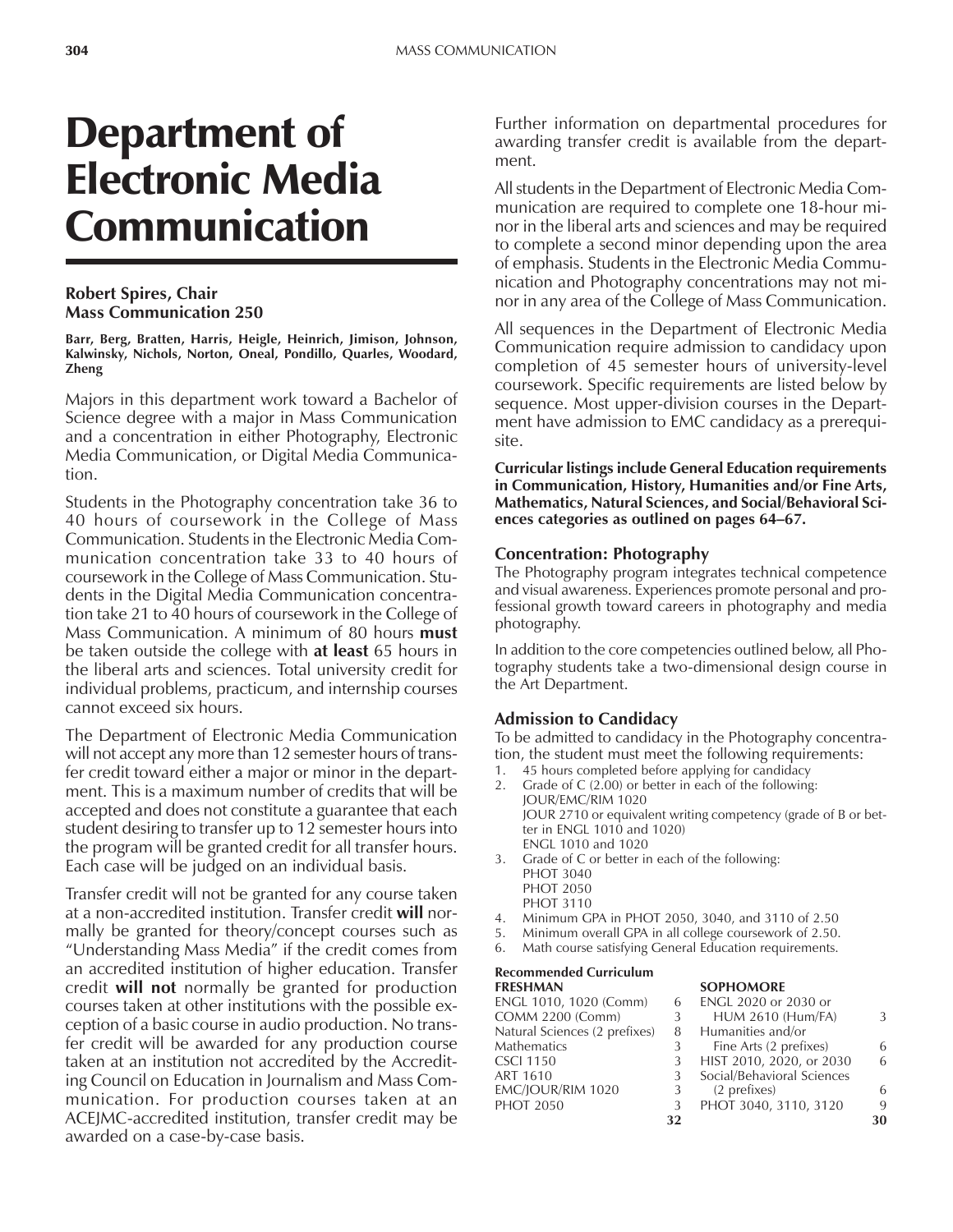#### **Photography Required Courses**

**College Core:** JOUR/EMC/RIM 1020 Understanding Mass Media JOUR 2710 Media Writing (or equivalent writing competency) JOUR/EMC 4250 Mass Media Law OR PHOT 4190 Ethics and Law for Visual Communicators

#### **Required Courses:**

PHOT 2050 Basic Black and White Photography PHOT 3040 History of Photography PHOT 3110 Intermediate Photography I PHOT 3120 Intermediate Photography II PHOT 3810 Color Photo Communication I PHOT 4040 Color Photo Communication II EMC/PHOT 4060 Photojournalism PHOT 4280 Editorial Photography

#### **Electives in Major:**

*Select three courses (total no more than 7 hours):* EMC/PHOT 3200 Still Digital Imaging EMC 4900 Individual Problems in Mass Communication PHOT 3580 Photography Practicum PHOT 4000 Photography Internship PHOT 4190 Ethics and Law for Visual Communicators PHOT 4220 Advanced Photojournalism PHOT 4270 Photo Illustration PHOT 4290 Documentary Photography

#### **Total hours in the college: 33-40**

#### **Other Requirements:**

Minor in liberal arts or science ART 1610 Two-Dimensional Design CSCI 1150 Computer Orientation At least 65 semester hours in liberal arts and sciences

#### **Total other requirements: 80-87**

#### **Concentration: Electronic Media Communication**

The Electronic Media Communication program blends theoretical and "hands-on" approaches to electronic media education. In addition to the core competencies outlined on page 302, students enroll in 2410, Introduction to Electronic Media, and 3120, Sight, Sound, and Motion. Students choose a specialty area that best fits their career goals. Those areas are electronic media journalism, electronic media production, electronic media management, and digital animation.

Electronic media journalism offers preparation for work in the electronic news field, reporting, and news management. Electronic media production helps prepare graduates for work in production at television stations, production and post-production houses, and corporate production settings. Studio production courses are complemented with field production coursework. Electronic media management offers preparation for work in "behind-the-scenes" areas of broadcast stations and cable systems from programming to advertising and sales, combining the business and creative aspects of electronic media. Digital animation offers preparation for work in the television and video graphics professions. The specialty area also includes photo digital imaging which is important to both the still photographer and the video animator. Students are encouraged to complete their education with internships in professional settings. Used for instruction are an electronic newsroom, a 50,000-watt FM radio station affiliated with National Public Radio, a student-operated FM station, a cable television channel, three TV studios, postproduction rooms, and a 40-foot mobile production lab.

# **Recommended Curriculum**

**FRESHMAN <b>SOPHOMORE**<br>ENGL 1010, 1020 (Comm) 6 ENGL 2020 or ENGL 1010, 1020 (Comm) COMM 2200 (Comm) 3 Natural Sciences (2 prefixes) 8<br>CSCI 1150 3 CSCI 1150 3<br>JOUR/EMC/RIM 1020 3 JOUR/EMC/RIM 1020 Electives 6<br>29

| $\mathbf{1}$                |   |
|-----------------------------|---|
| <b>ENGL 2020 or 2030 or</b> |   |
| <b>HUM 2610 (Hum/FA)</b>    | 3 |
| HIST 2010, 2020, or 2030    |   |
| <b>Mathematics</b>          | 3 |
| Social/Behavioral Sciences  |   |
| (2 prefixes)                |   |
| Humanities and/or           |   |
| Fine Arts (2 prefixes)      |   |
| EMC 2410, 3120              | 6 |
|                             |   |
|                             |   |

# **Admission to Candidacy**

To be admitted to candidacy in the electronic media journalism sequence, the student must meet the following requirements:

- 1. 45 hours completed before applying for candidacy
- 2. Grade of C (2.00) or better in each of the following: JOUR/EMC/RIM 1020 JOUR 2710 or equivalent writing competency (grade of B or better in ENGL 1010 and 1020) ENGL 1010 and 1020
- 3. Grade of C or better in each of the following: EMC 2410
	- EMC 3120
- Minimum overall GPA in all coursework of 2.50.
- 5. Math course satisfying General Education requirements.

#### **Electronic Media Journalism Requirements College Core:**

JOUR/EMC/RIM 1020 Understanding Mass Media JOUR 2710 Media Writing (or equivalent writing competency) JOUR/EMC 4250 Mass Media Law (or equivalent competency)

#### **Department core:**

- EMC 2410 Introduction to Electronic Media
- EMC 3120 Sight, Sound, and Motion

#### **Specialty:**

- EMC 3410 Electronic Media News Writing
- EMC 3500 Electronic Media News Reporting and Producing<br>EMC 3740 Advanced Electronic Media News Reporting
- 3740 Advanced Electronic Media News Reporting and Producing

*Select one:*

- EMC 3020 Writing for the Electronic Media
- EMC 3030 Electronic Media Advertising<br>EMC 3110 Radio Station Operations
- EMC 3110 Radio Station Operations<br>EMC 3140 Multi-Camera Producing
- EMC 3140 Multi-Camera Producing and Directing<br>EMC 3150 Single-Camera Producing and Directing
- 3150 Single-Camera Producing and Directing
- EMC 3570 Broadcast Announcing/Performance<br>FMC 4140 Electronic Media Programming
- 4140 Electronic Media Programming
- EMC 4430 Electronic Media Management
- Mass Comm elective hours (6-13)

#### **Total hours in the college: 33-40**

#### **Other requirements:**

Minor in liberal arts

CSCI 1150 Computer Orientation At least 65 semester hours in liberal arts and sciences

#### **Total other requirements: 80-87**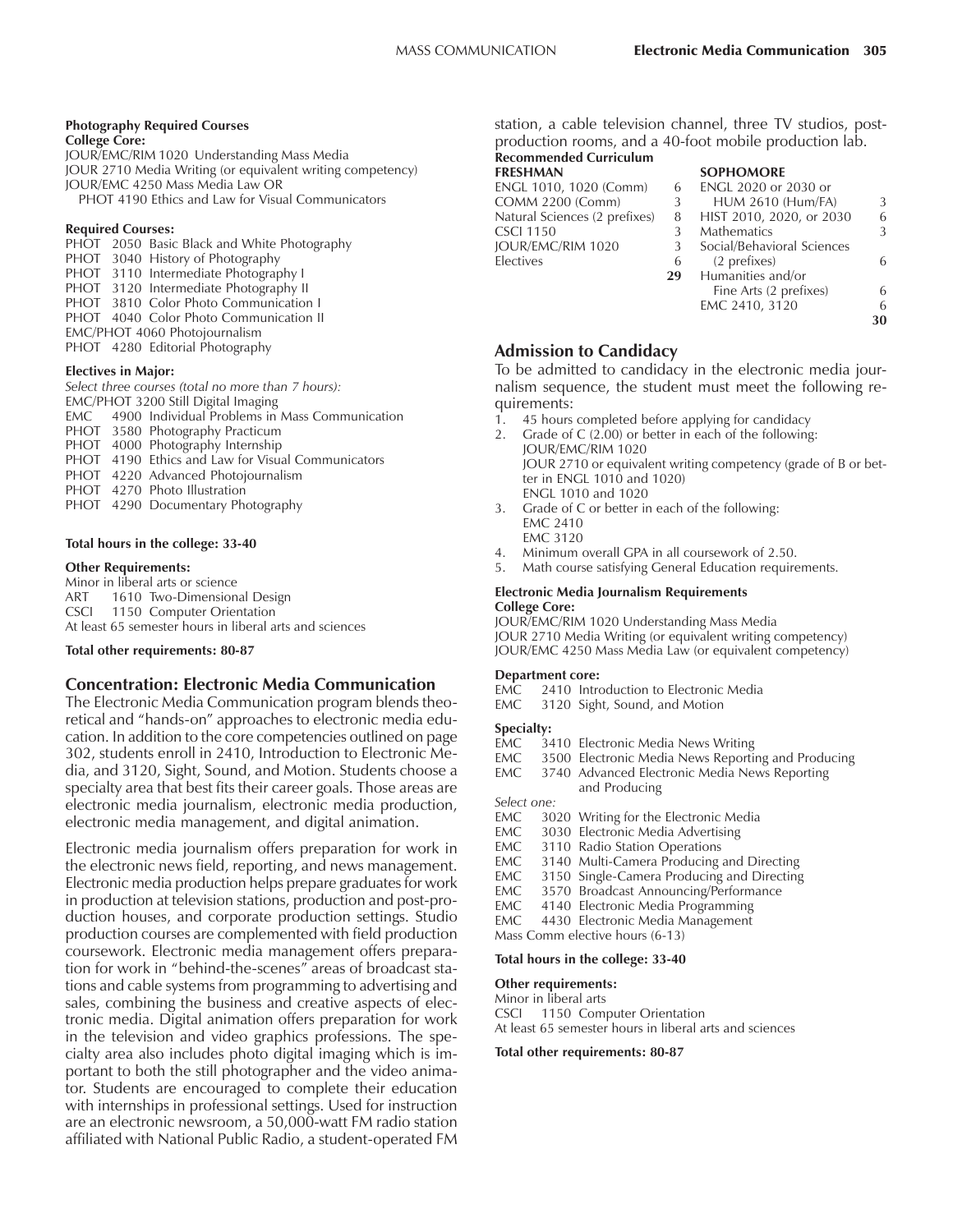# **Admission to Candidacy**

To be admitted to candidacy in the electronic media production sequence, the student must meet the following requirements:

- 1. 45 hours completed before applying for candidacy
- 2. Grade of C (2.00) or better in each of the following: JOUR/EMC/RIM 1020 JOUR 2710 or equivalent writing competency (grade of B or better in ENGL 1010 and 1020) ENGL 1010 and 1020
- 3. Grade of C or better in each of the following: EMC 2410 EMC 3120
- 4. Minimum overall GPA in all college coursework of 2.50.
- 5. Math course satisfying General Education requirements.

#### **Electronic Media Production Requirements College Core:**

JOUR/EMC/RIM 1020 Understanding Mass Media JOUR 2710 Media Writing (or equivalent writing competency) JOUR/EMC 4250 Mass Media Law (or equivalent law competency)

#### **Department Core:**

|  | EMC 2410 Introduction to Electronic Media |
|--|-------------------------------------------|
|  | EMC 3120 Sight, Sound, and Motion         |

EMC 3130 Television Production

#### **Specialty:**

EMC 3140 Multi-Camera Producing and Directing OR EMC 3150 Single-Camera Producing and Directing EMC 4940 Advanced Seminar (6 hours) Elective hours (9-13)

#### **Total hours in the college: 33-40**

#### **Other Requirements:**

Minor in liberal arts CSCI 1150 Computer Orientation At least 65 semester hours in liberal arts and sciences

#### **Total other requirements: 80-84**

# **Admission to Candidacy**

To be admitted to candidacy in the electronic media management sequence, the student must meet the following requirements:

- 1. 45 hours completed before applying for candidacy
- 2. Grade of C (2.00) or better in each of the following: JOUR/EMC/RIM 1020 JOUR 2710 or equivalent writing competency (grade of B or better in ENGL 1010 and 1020) ENGL 1010 and 1020
- 3. Grade of C or better in each of the following: EMC 2410 EMC 3120
- 4. Minimum overall GPA in all college coursework of 2.50.
- 5. Math course satisfying General Education requirements.

# **Electronic Media Management Requirements College Core:**

JOUR/EMC 1020 Understanding Mass Media JOUR 2710 Media Writing (or equivalent writing competency) JOUR/EMC 4250 Mass Media Law (or equivalent law competency)

#### **Department Core:**

- EMC 2410 Introduction to Electronic Media
- EMC 3120 Sight, Sound, and Motion

#### **Specialty:**

- EMC 3030 Electronic Media Advertising
- EMC 3110 Radio Station Operations<br>EMC 4010 Electronic Media Sales
- 4010 Electronic Media Sales
- EMC 4140 Electronic Media Programming<br>EMC 4430 Electronic Media Management
- 4430 Electronic Media Management
- Major electives (minimum 3, maximum 10)

#### **Total hours in the college: 33-40**

#### **Other Requirements:**

Minor in liberal arts CSCI 1150 Computer Orientation At least 65 semester hours in liberal arts and sciences

#### **Total other requirements: 80-87**

# **Admission to Candidacy**

To be admitted to candidacy in the digital animation sequence, the student must meet the following requirements:

- 1. 45 hours completed before applying for candidacy 2. Grade of C (2.00) or better in each of the following:
- JOUR/EMC/RIM 1020 JOUR 2710 or equivalent writing competency (grade of B or better in ENGL 1010 and 1020) ENGL 1010 and 1020
- 3. Grade of C or better in each of the following ART 1610 ART 1620 EMC 3120 CSCI 1150 or equivalent
- 4. Minimum overall GPA in all college coursework of 2.50.
- 5. Math course satisfying General Education requirements.

#### **Digital Animation Requirements College Core:**

JOUR/EMC/RIM 1020 Understanding Mass Media

JOUR 2710 Media Writing (or equivalent writing competency)

JOUR/EMC 4250 Mass Media Law OR

PHOT 4190 Ethics and Law for Visual Communicators

#### **Department Core:**

- EMC 2410 Introduction to Electronic Media OR
- EMC 2500 Survey of New Media Communication
- EMC 3120 Sight, Sound, and Motion
- EMC 3130 Television Production

#### **Specialty:**

PHOT 2050 Basic Black and White Photography

EMC/PHOT 3200 Still Digital Imaging

- EMC 3040 Electronic Graphics for Television<br>EMC 3300 Introduction to Digital Animation
- 3300 Introduction to Digital Animation
- EMC 3310 Intermediate Digital Animation
- EMC 4300 Advanced Digital Animation
- Electives (4 hours maximum)

### **Total hours in the college: 36-40**

#### **Other requirements**

Required Art minor (ART 1610, 1620, 1630, 1640 + 6 hours): 18 CSCI 1150 Computer Orientation

At least 65 semester hours in liberal arts and sciences

#### **Total other requirements: 80-84**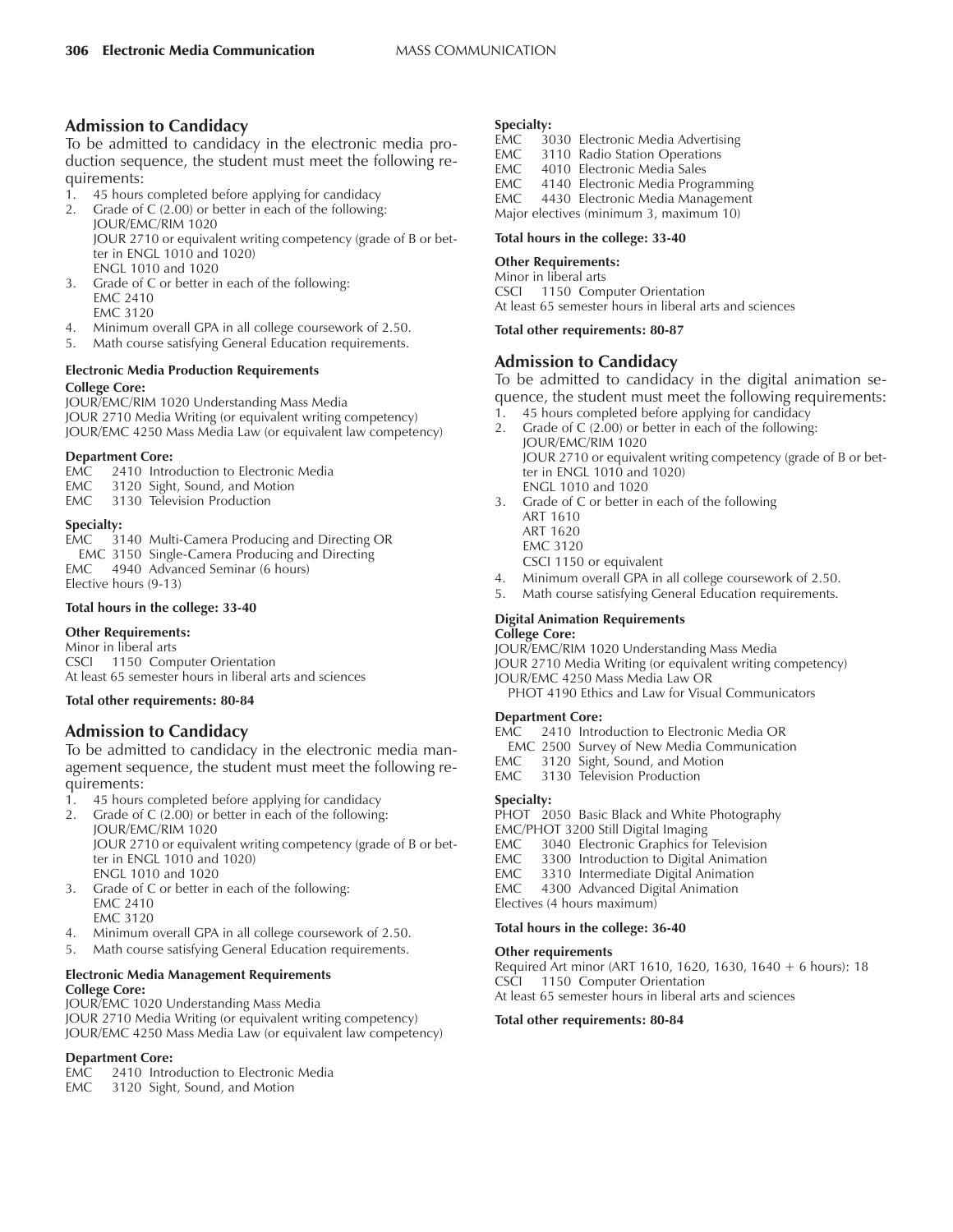### **Concentration: Digital Media Communication**

The Digital Media Communication concentration provides students with global awareness of digital media communication from societal, political, and economic perspectives; allows experiences in media design and content creation; and fosters aesthetic discrimination. The concentration empowers the student with employable skills across many digital media communication areas such as CD-ROM and DVD authoring, webmastering, information technology (IT) management, and digital media entrepreneurship.

#### **Recommended Curriculum**

| <b>FRESHMAN</b>               |    | <b>SOPHOMORE</b>           |   |
|-------------------------------|----|----------------------------|---|
| ENGL 1010, 1020 (Comm)        | 6  | ENGL 2020 or 2030 or       |   |
| <b>COMM 2200 (Comm)</b>       | 3  | <b>HUM 2610 (Hum/FA)</b>   | 3 |
| Natural Sciences (2 prefixes) | 8  | Humanities and/or          |   |
| <b>Mathematics</b>            | 3  | Fine Arts (2 prefixes)     | 6 |
| <b>CSCI 1150</b>              | 3  | HIST 2010, 2020, or 2030   | 6 |
| EMC/IOUR/RIM 1020             | 3  | Social/Behavioral Sciences |   |
| Elective                      | 3  | (2 prefixes)               | 6 |
|                               | 29 | <b>EMC 2500</b>            | 3 |
|                               |    | <b>ART 1610</b>            | 3 |
|                               |    | Elective                   | 3 |
|                               |    |                            |   |

#### **Admission to Candidacy**

To be admitted to candidacy in the Digital Media Communication concentration, the student must meet the following requirements:

- 1. 45 hours completed before applying for candidacy
- 2. Grade of C (2.00) or better in each of the following: JOUR/EMC/RIM 1020 EMC 2500
- 3. Grade of C or better in each of the following: CSCI 1150 ART 1610
- 4. Grade of B or better in ENGL 1010 and 1020 or JOUR 2710
- 5. Minimum overall GPA in all coursework of 2.50.
- 6. Math course satisfying General Education requirements.

#### **Digital Media Communication Requirements College Core:**

JOUR/EMC/RIM 1020 Understanding Mass Media

#### **Digital Media Core:**

- ART 1610 Two-Dimensional Design
- CSCI 1150 Computer Orientation
- EMC 2500 Survey of New Media Communication
- EMC 3120 Sight, Sound, and Motion
- EMC 3460 Media and Messages
- EMC 4460 Digital Communication Applications (6 hrs.) OR
- EMC 4460 Digital Communication Applications (3 hrs.) AND
- Broadcast Internship (3 hrs.)

#### **Legal/Ethical Competency**

*Choose one:* 3420 Social, Ethical, and Legal Implications of Computing RIM 3700 Copyright Law PHOT 4190 Ethics and Law for Visual Communicators JOUR/EMC 4250 Mass Media Law JOUR/EMC/RIM 3650 Free Expression, Mass Media, and the American Public

#### **Media Writing Competency**

- *Choose one:*
- JOUR 2710 Media Writing
- EMC 3020 Writing for the Electronic Media
- EMC 3060 Writing for Digital Media

#### **Management/Marketing Requirement:**

*Choose one:*

MGMT 3610 Principles of Management MKT 3820 Principles of Marketing

#### **Specialties**

Students should choose 15 hours from one of the four specialties below to complete the Digital Media Communication concentration.

#### **Specialty A**

|       | MGMT 3630 Organization Theory                 |
|-------|-----------------------------------------------|
|       | MGMT 3650 New Venture Feasibility Analysis    |
| MKT   | 3840 Personal Selling                         |
| MKT – | 3850 Promotion                                |
| MKT   | 3900 Direct Marketing and Electronic Commerce |
| MKT   | 3920 Entertainment Marketing                  |
| MKT   | 3960 Marketing Channels Management            |
| MKT   | 4800 Sales Management                         |
| MKT   | 4850 Advanced Selling                         |
| MKT   | 4170 Applied Promotional Strategy             |
|       |                                               |

#### **Specialty B**

**30**

- CSCI 1170 Computer Science I
- CSCI 2170 Computer Science II<br>CSCI 3033 Computer Languages
- 3033 Computer Languages: Java
- CSCI 3036 Computer Languages: Unix C-Shell Programming
- CSCI 3037 Computer Languages: Visual Programming
- 3110 Advanced Data Structures
- CSCI 3160 Introduction to Assembly Language
- CSCI 3250 Operating Systems<br>CSCI 4250 Computer Graphic
- 4250 Computer Graphics
- CSCI 4900 Selected Topics in Computer Science

- **Specialty C**<br>P R 336 3360 Public Relations Communication
- P R 3380 Public Relations Publications<br>P R 4740 Public Relations Campaigns
- P R 4740 Public Relations Campaigns<br>ADV 3480 Advertising Media Planning
- 3480 Advertising Media Planning
- ADV 4160 Advertising Copywriting
- ADV 4170 Advertising Campaigns
- EMC/PHOT 4060 Photojournalism
- EMC 4210 Mass Communication and Society
- EMC 4430 Electronic Media Management
- JOUR 4850 Ethics and Mass Communication
- PHOT 4220 Advanced Photojournalism
- RIM 4200 Applied Digital Audio

#### **Specialty D**

- GRAF 3010 Media Design and Visual Language
- GRAF 3950 Microcomputer Design for Media
- PHOT 3200 Still Digital Imaging
- ART 3930 Multimedia Design
- ART 4390 Multimedia Authoring I<br>ART 4400 Multimedia Authoring II
- 4400 Multimedia Authoring II
- EMC 3300 Introduction to Digital Animation
- EMC 3130 Television Production<br>EMC 4940 Advanced Seminar
- 4940 Advanced Seminar
- EMC 4600 Electronic Multimedia Production
- RIM 3010 Audio for Media
- (MATH 1710 is a prerequisite for RIM 3010)
- RIM 4200 Applied Digital Audio

#### **Total hours in the college: 39**

#### **Other Requirements:**

Minor One-hour elective At least 65 semester hours in liberal arts and sciences

#### **Total other requirements: 81**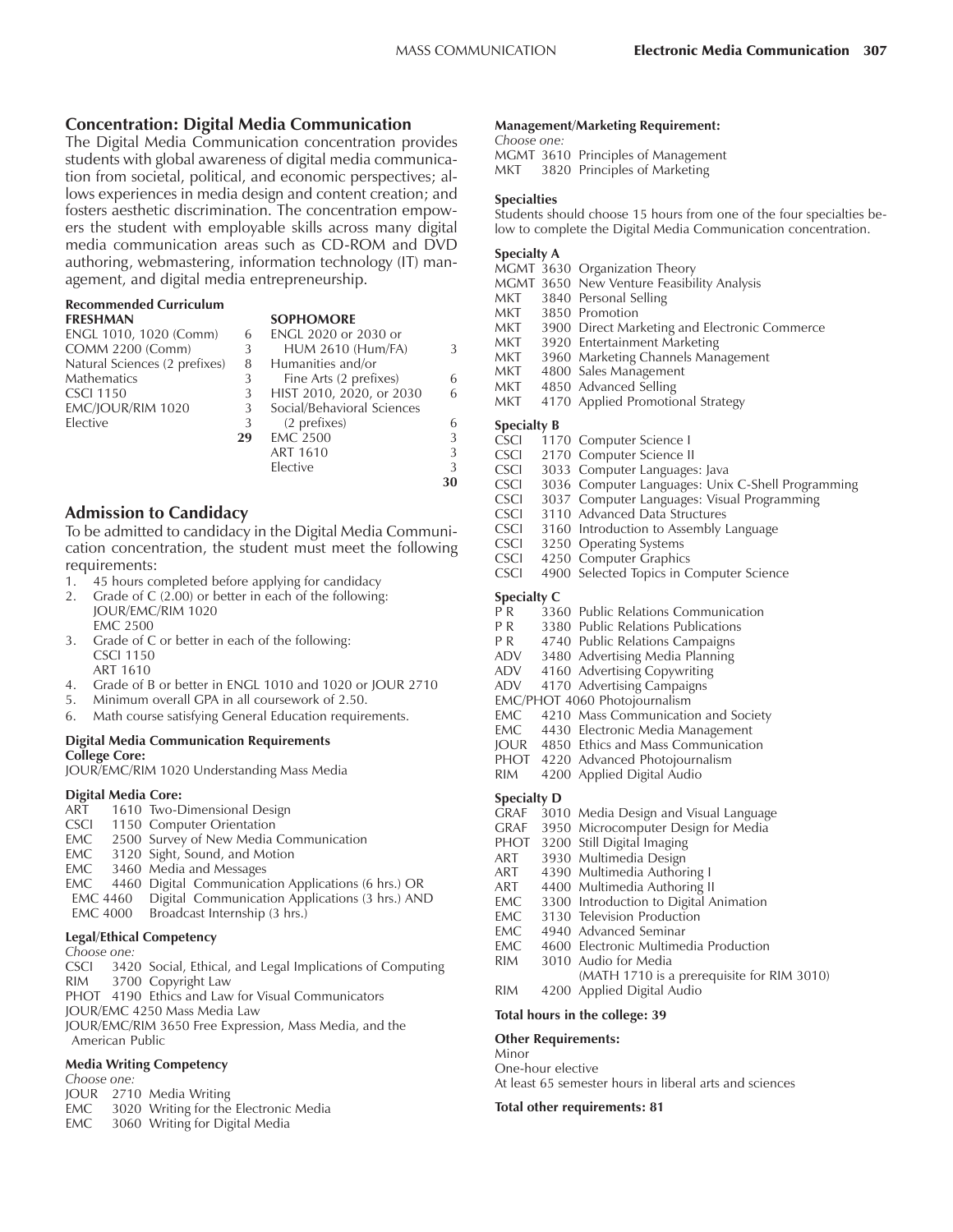# **Courses in Photo Communication [PHOT]**

- 2050 Basic Black and White Photography. Three credits. Black and white processing and printing; principles and procedures combined with theories of visual perception. Laboratory required.
- **3040 History of Photography.** Three credits. Evolution of photographic imagery from the invention through contemporary work. The movements, themes, and genres developed by individual photographers.
- **3110 Intermediate Photography I.** Three credits. Prerequisite: PHOT 2050. Further investigation into the exposure and development controls of black and white photography as a method of expression and communication. Laboratory required.
- **3120 Intermediate Photography II.** Three credits. Prerequisites: PHOT 3110 and ART 1610. A continuation of 3110. Laboratory required.
- **3200 Still Digital Imaging.** Three credits. (Same as EMC 3200.) Prerequisites: Admission to candidacy; PHOT 2050 and instructor approval; must have some working knowledge of the Macintosh computer system. Computerization of traditional film images and use of digital cameras allows student to use different software programs to manipulate photographic images. Ethics and law discussed along with techniques and hands-on analysis of this new medium.
- **3580 Photography Practicum.** One to three credits. Prerequisites: Admission to candidacy; junior standing and permission of instructor. Practical experience in an on-campus photography setting. A minimum of 75 hours work for each hour of credit. **Note:** Total university credit for internship, practicum, and individual problems courses cannot exceed 6 credits. Pass/Fail.
- **3810 Color Photo Communication I.** Three credits. Prerequisites: Admission to candidacy; ART 1610 and PHOT 3110 or consent of instructor. The making of color images using transparencies and color print materials. Laboratory required.
- **4000 Photography Internship.** One to three credits. Prerequisites: Admission to candidacy; senior standing and permission of department chair or instructor. Practical experience for advanced students in a professional setting. A minimum of 75 hours work plus other assignments will be required for each hour of credit. **Note:** Total university credit for internship, practicum, and individual problems courses cannot exceed **6** credits. Pass/Fail.
- **4040 Color Photo Communication II.** Three credits. Prerequisites: Admission to candidacy; PHOT 3040 and 3810 or consent of instructor. A continuation of 3810. Laboratory required.
- **4060 Photojournalism.** Three credits. (Same as EMC 4060.) Prerequisites: Admission to candidacy; PHOT 3120 and 3810 or consent of instructor. Principles and practices of photography, including documentary, news and feature portraiture, photo stories and essays, and photo layout. Emphasis on newspaper assignments, participation in campus publications, portfolio editing and production, and internship preparation. Laboratory required.
- **4190 Ethics and Law for Visual Communicators.** Three credits. Prerequisites: Admission to candidacy; junior status with declared major. Background in ethics and law for the visual communicator. Focus on ethical philosophies, ethics case studies, and solutions to ethical dilemmas; copyright, privacy, and libel law.
- **4220 Advanced Photojournalism.** Three credits. Prerequisites: Admission to candidacy; PHOT 4060 and/or consent of instructor. Builds on the basic information given in PHOT 4060. Advanced photographic techniques, including digital imaging, information on ethics and law as they pertain to the image maker, along with an examination of different styles of photojournalism addressed by classroom demonstration, lecture, and practical assignments. Laboratory required.
- **4270 Photo Illustration.** Three credits. Prerequisites: Admission to candidacy; PHOT 4280. Studio illustration with food, fragrance, beverage, jewelry, glass, and flatware with an emphasis on tabletop. Introduction to large-format view camera and studio lighting. Problems in advertising photography including responsibilities under truth in advertising. Laboratory required.
- **4280 Editorial Photography.** Three credits. Prerequisites: Admission to candidacy; PHOT 3040, 3120, and 3810. Editorial illustration for fashion, corporate, annual report, home, and garden with emphasis on location lighting. Exploration of various career opportunities and business practices open to the professional photographer. Laboratory required.
- **4290 Documentary Photography.** Three credits. Prerequisites: PHOT 3120 and 3810. Those students using color print material must be enrolled in or have taken PHOT 4040. Students will photograph several short-term photo essays and picture stories in addition to a long-term project in a documentary style. Research on the aspects of and photographers practicing contemporary documentary photography. Laboratory required.

# **Courses in Electronic Media Communication [EMC]**

- **1020 Understanding Mass Media.** Three credits. (Same as JOUR/RIM 1020.) Analysis of the content and context of the American mass media to understand how they affect individuals and society. Emphasis on practical knowledge of the workings of the media from a general perspective.
- **2030 Visual Journalism Production.** Three credits. Prerequisites: EMC/ JOUR 1020 and permission of department. Students shown how to gather information with words and pictures for the field of visual journalism by completing photojournalism assignments, producing images with still and video cameras, writing cutlines and voiceovers for images, producing images, using computer software to edit images and sound, and creating presentations for print and online media.
- **2220 Television Newswriting.** Three credits. Personal computer with modem required. Introduces radio and television news reporting and writing for students who are not majoring in the electronic media sequence. How to start, develop, and polish hard news and feature news stories. Includes news ethics, media law, and the interrelationships of the various media. Uses the instructional material supplied by the CPB/Annenberg Project; draws heavily on participation from media professionals in the Nashville area.
- **2410 Introduction to Electronic Media.** Three credits. Organization, structure and function, historical development, and social aspects. Designed to give the major, as well as the non-major, a general working knowledge of electronic media.
- **2500 Survey of New Media Communication.** Three credits. Prerequisite: Junior standing. Developing systems and methods of au-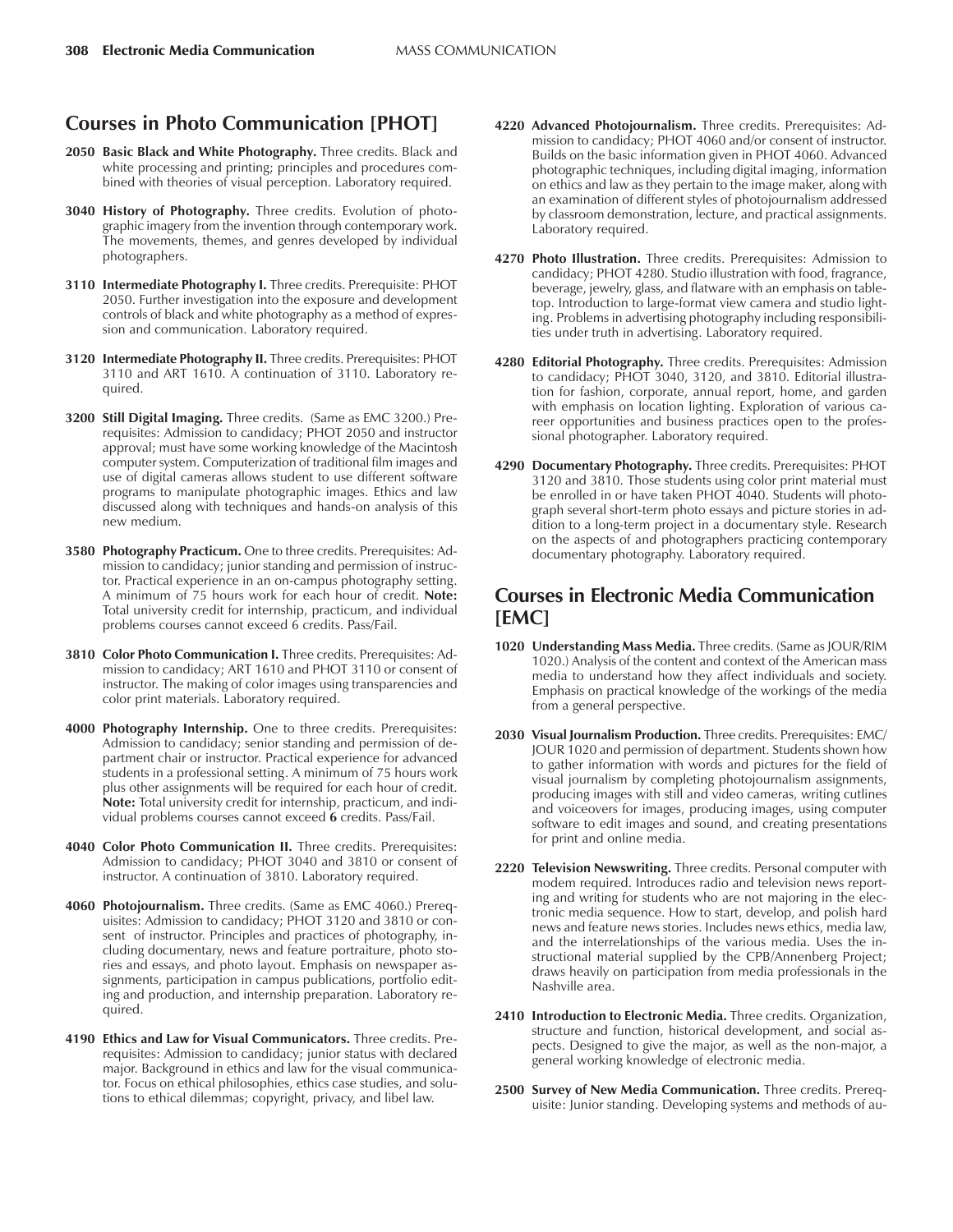dio/video message delivery. Focus on the technology, regulatory aspects, and economic impact of each system upon traditional message delivery. Guest lecturers and site visits included.

- **3000 Introduction to Motion Pictures.** Three credits. (Same as JOUR 3000.) Prerequisite: Upper-division standing. The development and role of motion pictures in America, including the history of films and filmmakers, the influence of film on American culture, and film criticism.
- **3020 Writing for the Electronic Media.** Three credits. Prerequisite: Writing competency. Techniques of creating and writing for electronic media, including radio, television, and computer-generated programming for cable systems and studio production. Consideration of program design and technical limitations of media production for specific formats. Emphasis on readability of copy, writing style, time constraints, editing, and the integration of sound with graphic images or visual information.
- **3030 Electronic Media Advertising.** Three credits. Prerequisite: EMC 2410. Principles, techniques, and methods of electronic media advertising including commercial story boards and copywriting.
- **3040 Electronic Graphics for Television.** Three credits. Prerequisites: Admission to candidacy; EMC 3130. Two-dimensional computer-generated graphics for television. Emphasis on the aesthetics and techniques for operating systems for character and graphics generation. Develop skills in the successful compositing of these graphics with live action and videotape sequences.
- **3060 Writing for Digital Media.** Three credits. Prerequisite: JOUR/ EMC 1020. Fundamental principles of writing interactively for specific audiences. Encourages students to explore content development; looks at creation of meaning in the new media while providing skills in content.
- **3110 Radio Station Operations.** Three credits. Prerequisites: EMC 2410; instructor approval. Theory and techniques of sound production, recording, microphones, taping, and board equipment. Analysis of creative efforts and responsibilities in writing, production, and direction. Laboratory required.
- **3120 Sight, Sound, and Motion.** Three credits. Prerequisites: EMC 1020; writing competency; EMC 2410, 2500, or admission to RI candidacy. Production elements and technology of the electronic media industry. Creative conceptualizations; elements of composition, the production process included. Basic visual and aural technology demonstrated. Two lecture periods and a onehour lab per week.
- **3130 Television Production.** Three credits. Prerequisite: Admission to candidacy. Introduction to the techniques. Emphasis on the function and operation of the primary tools including video, audio, and lighting to develop the student's awareness and understanding of proper studio procedure. Laboratory required.
- **3140 Multi-Camera Directing and Producing.** Three credits. Prerequisites: Admission to candidacy; EMC 3130. Focuses on the duties and responsibilities of the television director. Emphasis on actual production and directing of video material. Laboratory required.
- **3150 Single-Camera Directing and Producing.** Three credits. Prerequisites: Admission to candidacy; EMC 3130. Techniques of live/tape field production. On-location shooting of features and mini-documentaries; editing techniques, coverage, lighting, sound, and graphics.
- **3200 Still Digital Imaging.** Three credits. (Same as PHOT 3200.) Prerequisites: Admission to candidacy; PHOT 2050 and instructor approval; must have some working knowledge of the Macintosh computer system. Computerization of traditional film images and use of digital cameras allows student to use different software programs to manipulate photographic images. Ethics and law discussed along with techniques and hands-on analysis of this new medium.
- **3300 Introduction to Digital Animation.** Three credits. Prerequisites: Admission to candidacy; ART 1610 or 1620; CSCI 1150; or permission of instructor. Two- and three-dimensional computer data and animation. Emphasis on the aesthetics and techniques for building, lighting, assigning surface attributes, and rendering of three-dimensional models to be used in designing and producing three-dimensional computer-generated animations. Includes a broad survey of the process and techniques involved with creating electronic media quality three-dimensional animations and techniques and aesthetics incorporated into traditional methods of animations for contrast and comparison.
- **3310 Intermediate Digital Animation.** Three credits. Prerequisites: Admission to candidacy; EMC 3300. Continuation of 3300 for the development of two- and three-dimensional computer data and animation. Further understanding of aesthetics and techniques for building, lighting, assigning surface attributes, and rendering of three-dimensional models, to be used in designing and producing three-dimensional computer-generated animations. Introduction to the creation and modification of customized lighting models and the development of customized surface and bump-mapped textures as well as the techniques involved in the compositing of live action video tape, sound, and computer-generated images.
- **3320 Introduction to Digital Compositing.** Three credits. Prerequisites: ART 1610 and CSCI 1150. History, techniques, and applications of compositing in the areas of film, video, and multimedia production. Broad survey of process and techniques involved with creating composites. Techniques and aesthetics incorporated into traditional methods of compositing for contrast and comparison. Frequent review and discussion of current work from industry will occur in the form of videotape and DVD presentations.
- **3410 Electronic Media News Writing.** Three credits. Prerequisite: Admission to candidacy. Stresses reporting, writing, and presenting radio news. The history, philosophy, and regulation of electronic media news. Laboratory required.
- **3420 Corporate Video.** Three credits. Prerequisite: EMC 3120 or permission of instructor. Focuses on the techniques and applications of television production for business communications and video publishing. Emphasis on writing, program design and objectives, planning and production of television materials. Laboratory required.
- **3460 Media and Messages.** Three credits. Communication situations, communication needs analysis, and the application of media in solving communication problems. Involves theoretical and practical application of mass communication theories.
- **3499 Electronic Media News Videography and Editing.** Three credits. Prerequisite: EMC 3410. Essential production techniques and applied technical skills necessary to arrange, shoot, edit, and produce a television news story in the field. All facets of electronic media news field production covered, including camera work, lighting, audio, and editing.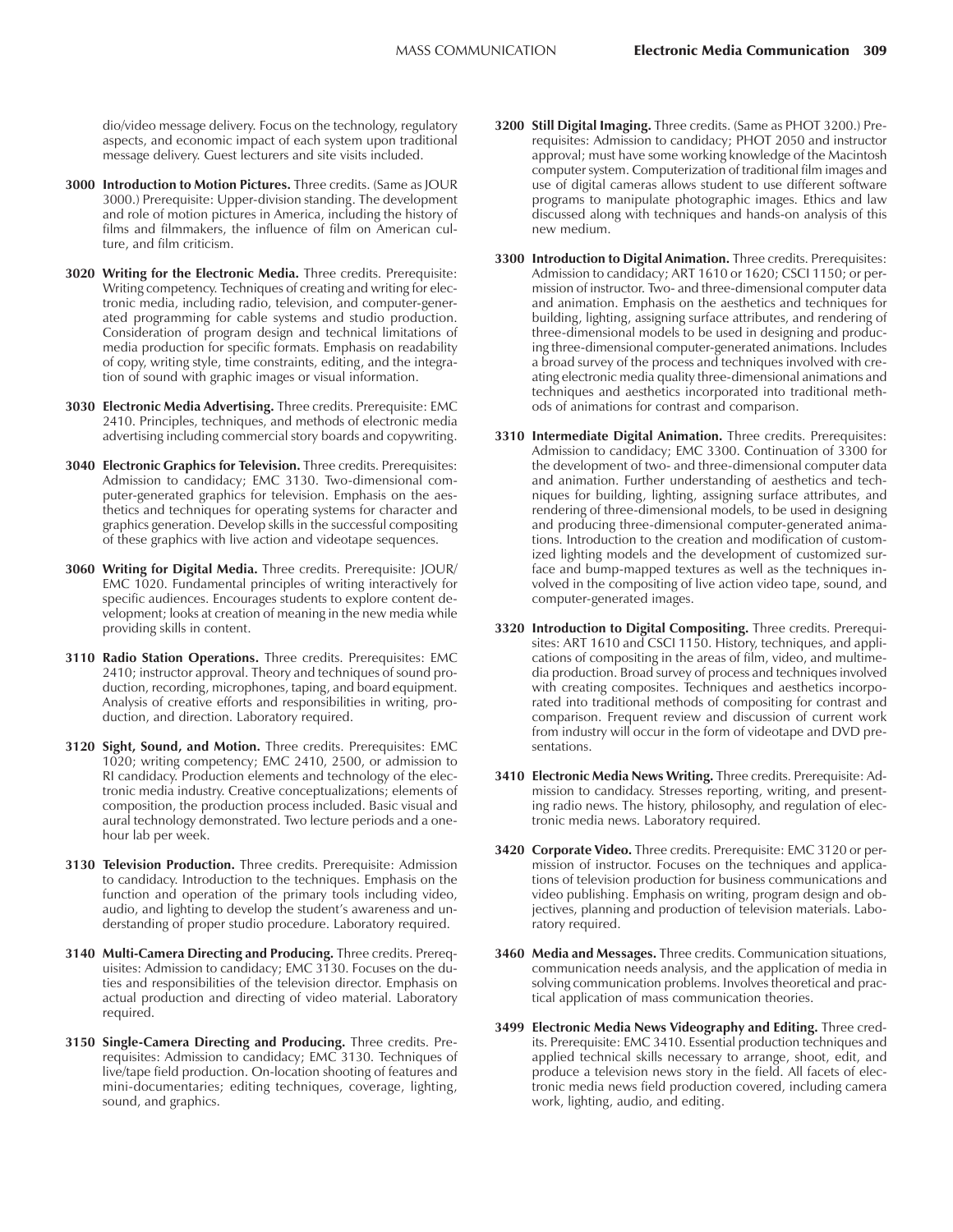- **3500 Electronic Media News Reporting and Producing.** Three credits. Prerequisites: Admission to candidacy; EMC 3410. Theory and practice in the gathering, editing, and writing of news for radio and television. Attention given to on-the-air presentation. Laboratory required.
- **3510 Mass Media and American Culture.** Three credits. (Same as JOUR 3510.) Prerequisite: Upper-division standing. Development of American journalism and the mass media from Colonial times to the present, including the role and influence of mass media on American culture, technical advances, and contributions of individual personalities.
- **3570 Broadcast Announcing/Performance.** Three credits. Prerequisites: Admission to candidacy; COMM 2150. Responsibilities and skills required of the individual performer in the preparing, announcing, and narrating of various types of materials for television and radio.
- **3580 Broadcast Practicum.** One to three credits. Prerequisites: Admission to candidacy; junior standing; permission of instructor. Practical experience in an on-campus mass communication setting within the College of Mass Communication. A minimum of 75 hours of work will be required for each hour of credit. **Note:** Total university credit for practicum, individual problems, and internship courses cannot exceed **6** credits.
- **3650 Free Expression, Mass Media, and the American Public.** Three credits. (Same as JOUR/RIM 3650.) A general introduction to the issues surrounding free expression and its relationship to mass media in contemporary America. A comprehensive analysis of the history, philosophies, cases, and controls associated with freedom of expression.
- **3740 Advanced Electronic Media News Reporting and Producing.** Three credits. Prerequisites: Admission to candidacy; EMC 3410 and 3500. Theory and practice of television journalism, including use of electronic news-gathering equipment, evaluating and processing news for broadcast, and delivery of television news. Laboratory required.
- **4000 Broadcast Internship.** One to three credits. Prerequisites: Admission to candidacy; senior standing; permission of sequence internship coordinator or instructor. Practical experience for advanced students in a professional setting. A minimum of 15 hours of work per week plus other assignments will be required. **Note:** Total university credit for internship, practicum, and individual problems courses cannot exceed **6** credits. Pass/Fail. Can be repeated with different employer for one to three credits with permission of instructor.
- **4010 Electronic Media Sales.** Three credits. Prerequisite: EMC 2410. Theories of marketing and selling the intangible products of the electronic media industries. The fundamentals of positioning, theory and use of ratings, and local, regional, and national buying and selling strategies presented.
- **4020 Advanced Scriptwriting.** Three credits. Prerequisites: EMC 1020; writing competency; EMC 3020 or permission of instructor. Scriptwriting guidelines, character development, plot design, and creation of storylines for contemporary television genre programs. Writing of original scripts conforming to the genre taught required. Topics will vary by offering. May be repeated for up to 9 hours credit for different topics. Laboratory required.
- **4060 Photojournalism.** Three credits. (Same as PHOT 4060.) Prerequisites: Admission to candidacy; PHOT 3120 and 3810 or consent of instructor. Principles and practices of photography,

including documentary, news and feature portraiture, photo stories and essays, and photo layout. Emphasis on newspaper assignments, participation in campus publications, portfolio editing and production, and internship preparation. Laboratory required.

- **4140 Electronic Media Programming.** Three credits. Prerequisite: EMC 2410. Development of techniques, program organization, audience analysis, recording, and directing through projects. Provides practical conceptual knowledge of the problems and procedures followed in planning and producing programming. Laboratory required.
- **4150 Advanced Television Production.** Three credits. Prerequisite: EMC 3140. Preparation and development of scripted and unscripted television programming; principles and aesthetics of production and directing.
- **4210 Mass Communication and Society.** Three credits. (Same as JOUR 4210.) Prerequisite: Junior standing. Theories of the process of mass communication, how media affect society, the evolution within a social and cultural context, ethical and social dimensions. Extensive reading in theory, history, and research. Media-content emphasis varies depending on instructor's expertise.
- **4250 Mass Media Law.** Three credits. (Same as JOUR 4250.) Prerequisites: EMC 1020; junior standing. Examination of legal guarantees and restrictions on the flow of information using the case study method. Focus on libel, privacy, obscenity, and the special restrictions placed on advertising, broadcasting, cable television, and the Internet.
- **4300 Advanced Digital Animation.** Three credits. Prerequisites: Admission to candidacy; EMC 3310. Continuation of 3310 for the development of two- and three-dimensional computer data and animation. Further understanding of the aesthetics and techniques for visually communicating information for television journalism, advertising, and entertainment. Serves as a final classroom laboratory in preparation for the required internship and offers greater understanding of complete animation production and more complex methods for the integration of composited computer-generated images with live action video tape and sound.
- **4430 Electronic Media Management.** Three credits. Prerequisite: EMC 2410. An analysis of the problems involved in planning, building, and operating an electronic media facility including personnel, internal control systems, business ethics, community relations, sales, and promotion. Case study method is involved.
- **4460 Digital Communication Applications**. Three to six credits. Prerequisite: EMC 3060 or permission of instructor. Solving communication problems through digital communication applications. Involves working with outside clients, forming media companies, and the production of mediated materials. May be repeated for a total of 6 credit hours.
- **4580 Disk-Based Audio Postproduction.** Three credits. (Same as RIM 4580.) Prerequisites: RI majors - RIM/MUTH 4190, RIM 4200, RIM 4400, and EMC 3120; EMC majors - EMC 3120 and 3300; all others - permission of instructor. An advanced, hands-on approach to the principles of tapeless digital recording on a variety of digital platforms. In-depth discussions of disk-based digital audio, synchronization, audio for video and film, and multichannel sound mixing techniques. Focuses on use of digital audio workstations in an audio post-production environment. Laboratory required.